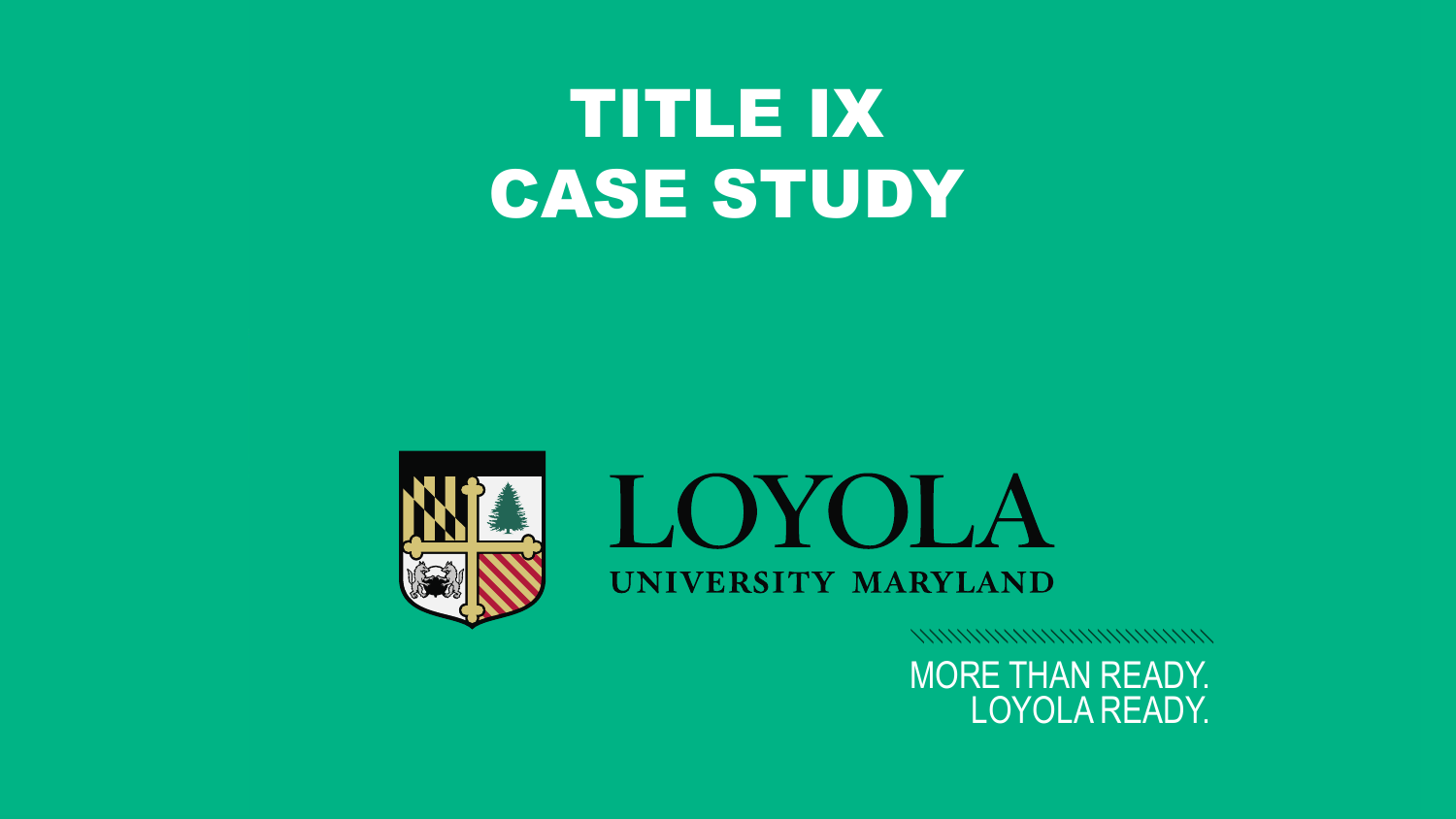## OVERVIEW OF TRAININGS

- Hearing Panel Member, Advisor, and Title IX Intake Officer Training (Friday, September 18- 11 AM – 12:30 PM)
- Title IX Intake Officer Training (Friday, September 25- 10 AM –12 PM)
- Advisor Training (Thursday, October 1-2 4 PM)
- Hearing Panel Member Training (Friday, October 16- 2 4 PM)
- Combined case study (Friday, October 30- 2– 4 PM)
- SUNY SCI online trainings due **October 30**.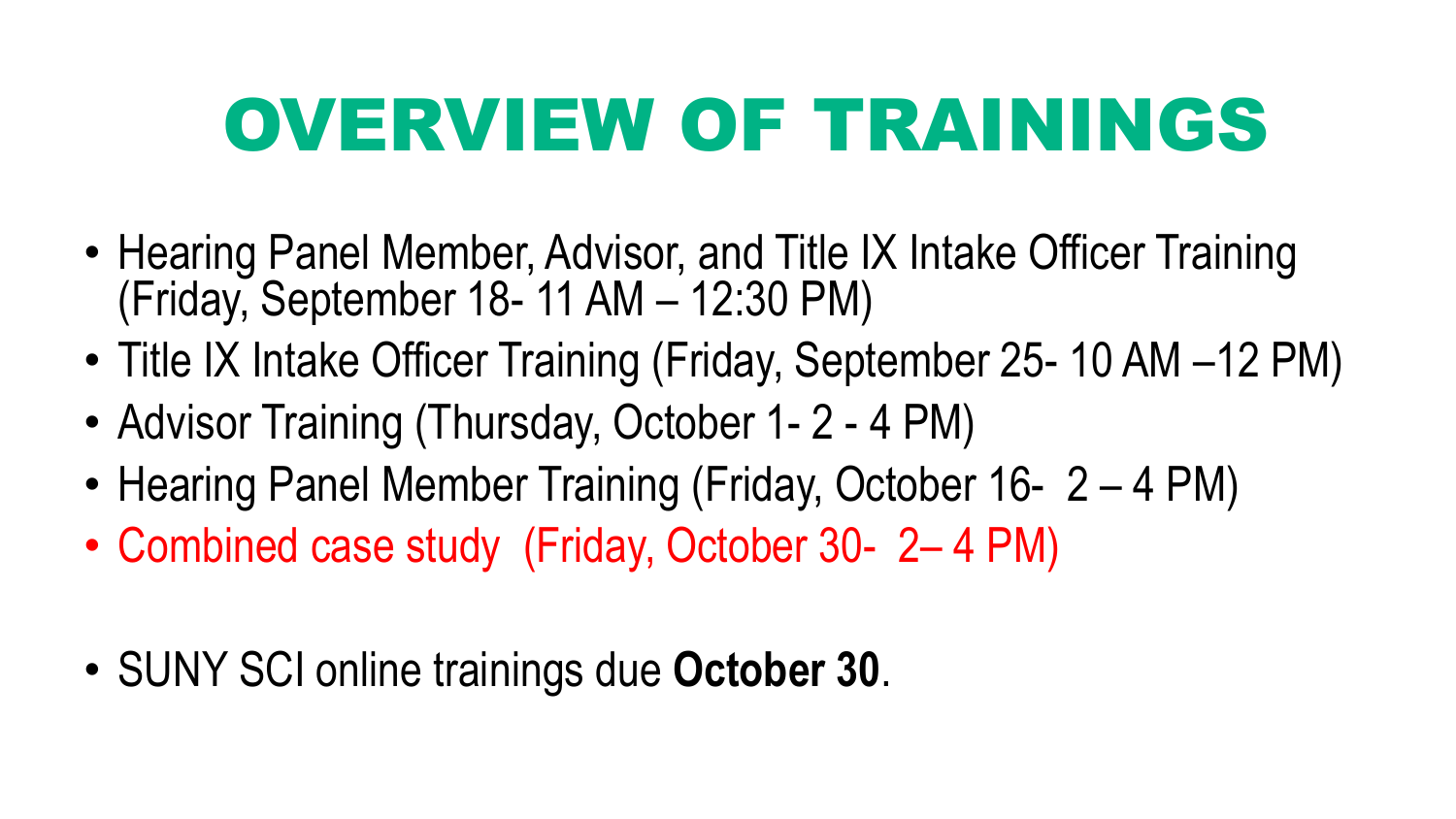## OVERVIEW OF TODAY

- 2-2:10- Introduction of the case study and agenda
- 2:10-2:30- Break into breakout rooms by role (hearing panel and advisors) to discuss the case study and possible questions
- 2:30-3- Panel questions the respondent.
- 3-3:20- Advisors cross examine respondent, and chairs will determine relevancy on a rotating basis
- 3:20-3:40- Advisors cross examine complainant, and chairs will determine relevancy on a rotating basis
- 3:40-4pm- Debrief of process
- Save notes and documents for future training